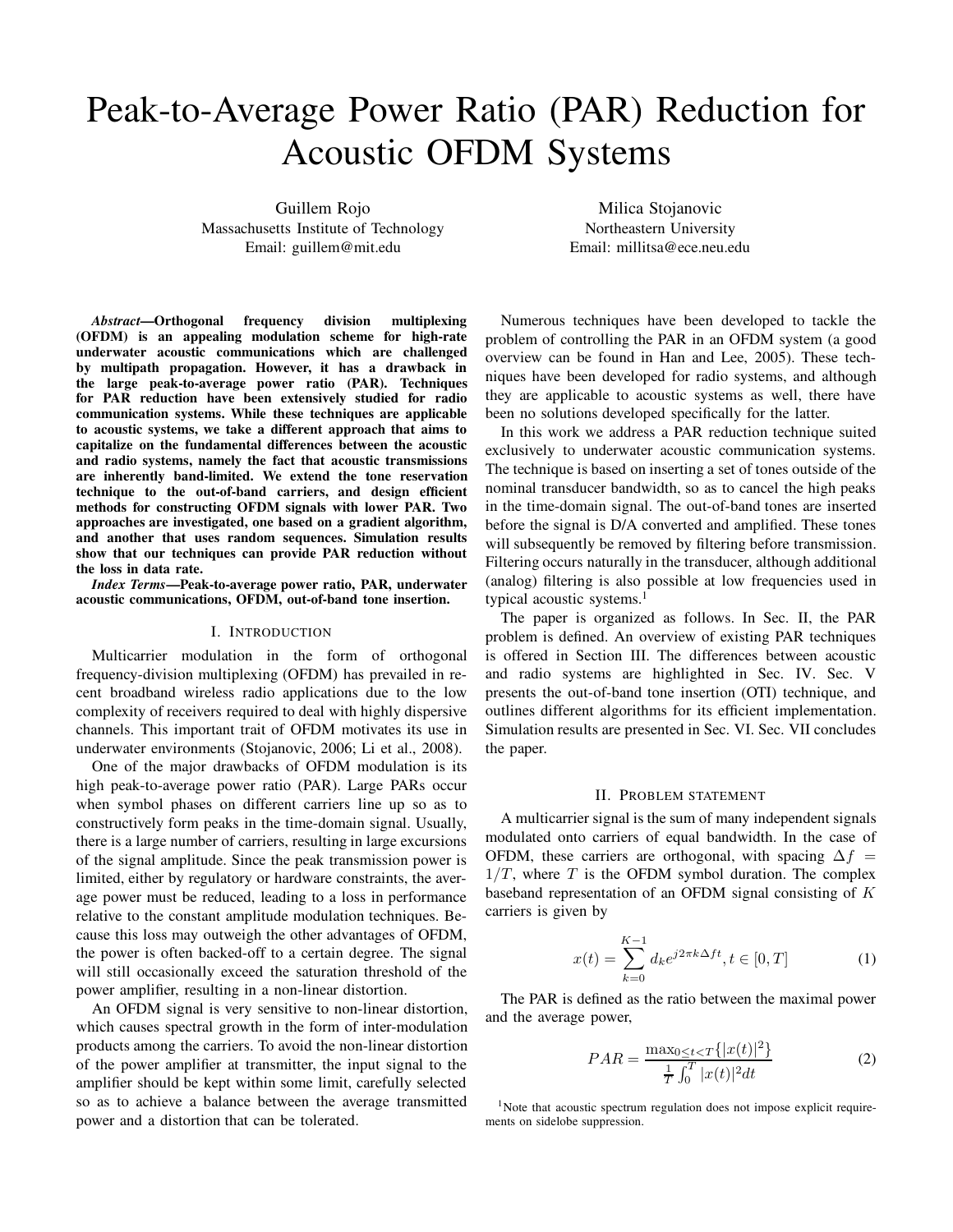Since the signal is generated digitally, the PAR can be computed using discrete-time values  $x_l = x(lT_s), l = 0, \ldots N_s$ , where  $N_s = Tf_s$  and  $f_s$  is the sampling frequency. To accurately account for all the amplitude values, it is necessary to oversample the signal, i.e.  $f_s$  has to be higher than the Nyquist rate. An oversampling factor  $L = N_s/K = 4$  is considered to be sufficient, since the error due to sampling can be bounded by (Wunder and Boche, 2003)

$$
|\max_{t} |x(t)| - \max_{l} |x_{l}| \le K[\cos^{-1}(\pi/2L) - 1] \tag{3}
$$

OFDM signals are random processes, and their PAR is commonly characterized by the complementary cumulative distribution function (CCDF). The CCDF is defined as the probability that PAR exceeds a certain threshold,  $P$ {PAR >  $PAR<sub>0</sub>$ . We will use this metric when we discuss the performance of various PAR reduction techniques.

## III. OVERVIEW OF EXISTING TECHNIQUES

Over the last decades, a number of techniques have been developed for PAR reduction in OFDM radio systems. Below, we briefly summarize the basic principles used in some of these techniques.

Clipping and filtering. This is the simplest technique, in which the signal amplitude is clipped to a predetermined level (ONeill and Lopes, 1995; Li et al., 1998). The distortion caused by clipping is seen as both in-band and out-of-band noise. The latter can be filtered out, but this may cause some peak regrowth, i.e. the signal after clipping and filtering may exceed the clipping level at some point. Repeated clippingand-filtering iterations reduce the regrowth effect. However, the in-band distortion cannot be reduced by filtering, resulting in performance degradation.

Coding. Coding can also be used to reduce the PAR of an OFDM signal (Jones et al., 1994). For each data block, a codeword with minimal PAR is selected. This approach requires an exhaustive search and storage of codewords in a large lookup table.

Interleaving. Scrambling by a set of interleavers is another technique for PAR reduction (Van Eetvelt et al., 1996; Jayalath and Tellambura, 2000). An interleaver simply permutes the data symbols in a given block. The information in the permuted data block is the same as in the original one, but the resulting waveform in time is different, and may exhibit a lower peak amplitude. Thus, if several interleavers are used, the one that yields the lowest PAR will be chosen. The corresponding signal will be transmitted along with the interleaver's code. The amount of PAR reduction depends on the number of interleavers, but so does the overhead needed to transmit the side information.

Selected Mapping. In this technique, the phases of data symbols are altered in order to avoid the alignment that produces high amplitude peaks (Bauml et al., 1996). The transmitter uses P sets of K phases  $\varphi_{k,p} \in [0, 2\pi]$ , to generate candidate signals

$$
x_p(t) = \sum_{k=0}^{K-1} d_k e^{j\varphi_{k,p}} e^{j2\pi k \Delta ft}, p = 1, \dots P
$$
 (4)

The signal with the lowest PAR is then selected for transmission. This technique also requires transmission of side information to indicate which phase set was used.

Partial Transmitted Sequences. This technique is similarly based on phase manipulations (Muller and Huber, 1997). An input data block of  $K$  symbols is partitioned into  $M$  disjoint sub-blocks, and the carriers of each sub-block are weighted by phase factors. The phase factors are selected such that the PAR of the resulting signal is minimized. The selection of phases is limited to sets with finite number of elements to keep the search complexity manageable.

Active Constellation. In this technique, outer constellation points in the data block are dynamically extended further out, such that the resulting signal has a lower PAR than the original (Krongold and Jones, 2003). Note that unlike with the previous techniques, this technique requires additional power to regulate the PAR.

Tone Reservation. In this technique, a set of carriers is reserved for control tones which are inserted among the carriers so as to reduce the time-domain peaks (Tellado, 2000). Since the carriers are orthogonal, these additional tones do not cause distortion to the data-bearing carriers. In wireline systems, those carriers whose SNR is too low for reliable information transmission are used for PAR reduction. In wireless systems, it is more difficult to identify the low SNR carriers, since the channel is time-varying, and limited or no feedback may be available from the receiver. Therefore, a set of carriers must be reserved a-priori, resulting in a reduction of the useful information bandwidth. The performance of this scheme depends on the number of control tones and their allocation.

### IV. ACOUSTIC VS. RADIO SYSTEMS

The major difference between acoustic and radio systems is in the frequency band that they occupy. Acoustic propagation occurs at frequencies that are much lower than those used for typical radio communications (see Fig. 1). The bandwidth is fundamentally limited by absorption, and also by the transducer technology, which imposes strict additional limitations.

It is also interesting to note that unlike radio spectrum, acoustic spectrum usage is not legally regulated, except so as to limit the maximal radiated power in a given frequency band and area of operation. However, no strict limitations are imposed on the sidelobe suppression, as it is the case in radio environments where different co-located systems have to be accommodated in adjacent bands. This is not to say that one should create interference to neighboring acoustic systems, but simply that acoustic emissions outside of the nominal bandwidth are left to the designer's best effort. When designing a system, it is also important to keep in mind that higher acoustic frequencies attenuate faster with distance, and,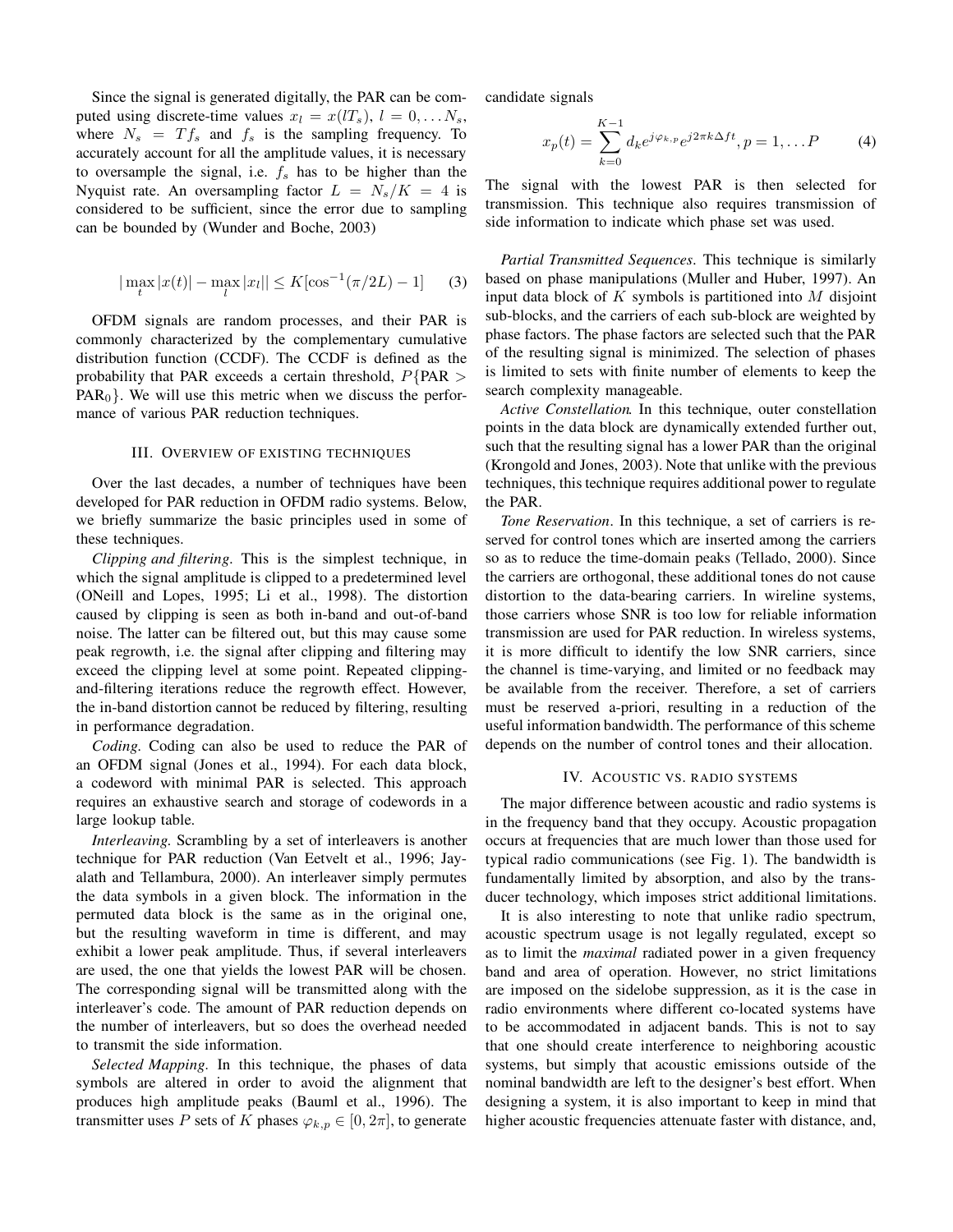

Fig. 1. Optimal center frequency and the 3 dB acoustic bandwidth as functions of distance (Stojanovic, 2006).

hence, the interference spectrum measured at the transmitter will not be the same as that measured at the receiver.

## V. OUT-OF-BAND TONE INSERTION (OTI) TECHNIQUE

The proposed technique is based on adding a data-blockdependent control signal to the original multicarrier signal. The control signal is outside of the useful bandwidth, and is given by

$$
y(t) = \sum_{k=0}^{K_c - 1} c_k e^{j2\pi (K + k)\Delta ft}, t \in [0, T]
$$
 (5)

where  $K_c$  is the number of control tones. The control tones are here placed immediately above the useful bandwidth, but other arrangements are possible as well. The coefficients  $c_k$  are chosen so as to reduce the PAR at the input to the non-linear amplifier. The inserted tones are removed after amplification, either by the transducer alone, since it has a limited bandwidth, or by explicit filtering, as illustrated in Fig.2. An efficient implementation of the post-amplifier (analog) filter is deemed possible at frequencies used in typical acoustic communication systems.

The main advantage of the OTI technique is that no side information needs to be transmitted, and, hence, there is no trade-off between the data rate loss and the PAR reduction capability.

Although filtering is applied before transmission, there is some amount of power lost in amplifying the control signal. Therefore, it is important to maintain the number of out-ofband tones as low as possible while aiming for a certain PAR reduction.

While the set of reserved tones is chosen in advance, the coefficients  $c_k$  are selected depending on the data vector to be transmitted. These coefficients can be chosen optimally (to



Fig. 2. Block diagram of the transmitter using out-of-band tone insertion.

minimize the PAR) but the computational demands of optimization are high. We will thus investigate other approaches that are sub-optimal, but offer manageable complexity. Specifically, we want to answer the following questions:

1) Where should the tones be, so that they provide the best performance for all the signals?

2) How many tones are needed in order to achieve a certain improvement?

3) Given a properly chosen number and placement of inserted tones, how can we efficiently compute the coefficients  $c_k$ ?

# A. OTI optimal formulation

Mathematically, we can formulate the problem as

$$
\min_{\mathbf{c}} \max_{l=0,\ldots,N_s-1} |x_l(\mathbf{d}) + y_l(\mathbf{c})| \tag{6}
$$

where  $x_l$  and  $y_l$  are the samples of the information-bearing signal (1) and the control signal (5), which depend on the vector of data symbols d and the vector of control coefficients c, respectively. The samples of the control signal can also be grouped into a vector,

$$
y = \Phi c \tag{7}
$$

where  $\Phi$  is the matrix of  $N_s \times K_c$  FFT coefficients

$$
\phi_{l,k} = e^{j2\pi l(K+k)/N_s}, l = 0, \dots N_s - 1, k = 0, \dots K_c - 1
$$
 (8)

Denoting by  $\Phi_l$  the *l*-th row of  $\Phi$ , the optimization problem can be expressed as

$$
\min_{\mathbf{c}} \max_{l=0,\ldots,N_s-1} |x_l + \mathbf{\Phi}_l \mathbf{c}| \tag{9}
$$

Fortunately, this proves to be a convex problem, which can be solved numerically using quadratically constrained quadratic programming (QCQP) (Tellado, 2000). Namely, since minimizing an absolute value  $|a|$  is the same as minimizing its square  $p = |a|^2 = aa^*$ , the problem can be re-formulated as

$$
\min_{\mathbf{c}} p, \text{ subject to } [x_l + \Phi_l \mathbf{c}][x_l + \Phi_l \mathbf{c}]^* \leq p,
$$
  
for  $l = 0, \dots N_s - 1$  (10)

This formulation involves minimization of a linear function over a set of quadratic constraints, which is a convex problem. In what follows, we will refer to this solution as the optimal solution, and use it as a benchmark to compare the performance of other techniques whose computational demands are conducive to practical implementation. Two such techniques are discussed next.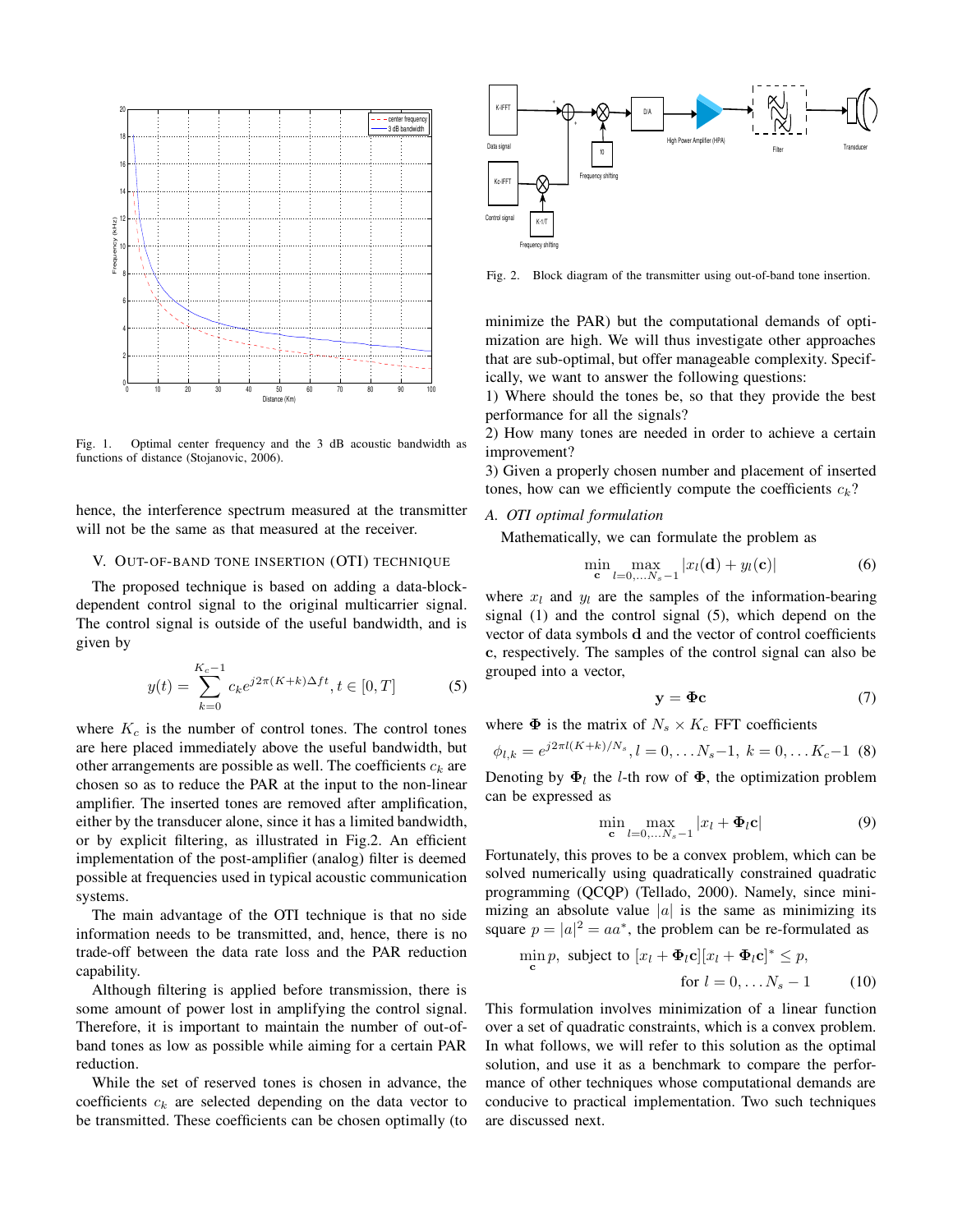## B. Gradient technique

This technique substitutes for the (optimal) criterion of PAR minimization with the (suboptimal) minimum mean squared error (MMSE) criterion applied to the clipping noise. A gradient algorithm is then used to solve the MMSE optimization in a fast and computationally efficient manner.

To arrive at this algorithm, let us first define the passband signals<sup>2</sup>

$$
\tilde{x}(t) = Re\{x(t)e^{j2\pi f_0 t}\}\
$$
  

$$
\tilde{y}(t) = Re\{y(t)e^{j2\pi f_0 t}\}\
$$
 (11)

as well as the composite signal  $\tilde{z}(t) = \alpha \tilde{x}(t) + \tilde{y}(t)$ , which is input to the power amplifier. The scaling parameter  $\alpha$  accounts for setting the maximal signal amplitude to a certain level above the clipping amplitude.

The amplifier non-linearity is modeled as

$$
\bar{\tilde{z}}(t) = g[\tilde{z}(t)] = \begin{cases} \tilde{z}(t), & |\tilde{z}(t)| \le A \\ A \cdot \text{sgn}[\tilde{z}(t)], & |\tilde{z}(t)| > A \end{cases}
$$
(12)

The resulting error, i.e. the clipping noise, is given by

$$
\tilde{e}(t) = \tilde{z}(t) - \overline{\tilde{z}}(t)
$$
\n(13)

and the corresponding MSE is defined as

$$
D = \int_0^T \tilde{e}^2(t)dt
$$
 (14)

Taking the derivative of  $D$  with respect to the control coefficients  $c_k$ , we obtain

$$
\frac{\partial D}{\partial c_k} = 2 \int_0^T \tilde{e}(t) \frac{\partial \tilde{e}(t)}{\partial c_k} dt \tag{15}
$$

The integration interval can be split into two complementary parts: T, in which  $|\tilde{z}(t)| \leq A$ , and  $\overline{T}$ , in which clipping occurs. Since the error is zero in the first part, only the second part will contribute to the MSE. In that part, the error is given by  $\tilde{e}(t) = \tilde{z}(t) \pm A$ , and, hence,

$$
\frac{\partial \tilde{e}(t)}{\partial c_k} = \frac{\partial \tilde{e}(t)}{\partial \tilde{z}(t)} \frac{\partial \tilde{z}(t)}{\partial c_k} = \frac{\partial \tilde{z}(t)}{\partial c_k}
$$
(16)

The remaining term is obtained as

$$
\frac{\partial \tilde{z}(t)}{\partial c_k} \equiv \frac{1}{2} \left( \frac{\partial \tilde{z}(t)}{\partial Re\{c_k\}} + j \frac{\partial \tilde{z}(t)}{\partial Im\{c_k\}} \right) = \frac{1}{2} \phi_k^*(t) e^{-j2\pi f_0 t}
$$
\n(17)

where

$$
\phi_k(t) = e^{j2\pi (K + k\Delta f)t} \tag{18}
$$

We thus finally have the MSE gradient,

$$
\frac{\partial D}{\partial c_k} = \int_0^T \tilde{e}(t)\phi_k^*(t)e^{-j2\pi f_0 t}dt
$$
\n(19)

In this expression, we have switched the integration bounds from  $\overline{T}$  back to the original ones, as this does not affect the result since  $\tilde{e}(t) = 0$  outside of  $\overline{T}$ .

 $2$ We will use continuous time for the sake of generality and simplicity of the MMSE analysis, and specialize later to discrete time as it applies to digital processing of the baseband signals.

Further simplification of the above expression is also possible if we express the passband error as

$$
\tilde{e}(t) = Re\{e(t)e^{j2\pi f_0 t}\}\tag{20}
$$

where  $e(t)$  is the complex equivalent evaluated with respect to  $f_0$ . Substituting this expression into the gradient (19), the high-frequency terms at  $2f_0$  vanish under integration, leaving

$$
\frac{\partial D}{\partial c_k} = \frac{1}{2} \int_0^T e(t) \phi_k^*(t) dt \tag{21}
$$

The complex envelope  $e(t)$  can also be related to an equivalent baseband non-linearity, described by the AM/AM and AM/PM characteristic  $q_0[\cdot]$  corresponding to the nonlinearity g[·], such that  $e(t) = z(t) - g_0[z(t)]$ . For the hard limiter model (12), this function is given by (Jeruchim et al., 1992)

$$
\bar{z}(t) = g_0[z(t)] = \begin{cases} z(t), & |z(t)| \le A \\ \frac{4}{\pi} A e^{j \arg[z(t)]}, & |z(t)| > A \end{cases} \tag{22}
$$

Once the gradient (21) is known, the least mean squares (LMS) algorithm can be applied to calculate the coefficients  $c_k$ . The gradient will be calculated in discrete time, giving way to the coefficient update

$$
c_k(i+1) = c_k(i) - \mu \sum_{l=0}^{N_s - 1} e_l(i) \phi_{l,k}^*
$$
 (23)

where  $\mu$  is the step size,  $e_l(i)$  is the clipping error in the *i*-th iteration, and  $\phi_{l,k}$  are as given in the expression (8). Using the notation of Sec.V-A, the vector update is given by

$$
\mathbf{c}(i+1) = \mathbf{c}(i) - \mu \sum_{l=0}^{N_s - 1} e_l(i) \mathbf{\Phi}'_l \tag{24}
$$

Instead of generating the control signal from the coefficients after the algorithm has converged, the signal itself can be updated directly (Tellado, 2000). The LMS algorithm will then operate in the time domain, generating the signal vector  $z = x + y$ . The corresponding update equation is obtained by multiplying both sides of the expression (24) by the FFT matrix  $\Phi$ , and adding the information bearing signal:

$$
\mathbf{z}(i+1) = \mathbf{z}(i) - \mu \sum_{l=0}^{N_s - 1} e_l(i) \mathbf{\Phi} \mathbf{\Phi}'_l \tag{25}
$$

Since the error depends only on the signal,  $e_l(i) = z_l(i)$  –  $\overline{z}_l(i)$ , the control coefficients never need to be computed explicitly. The vectors  $\mathbf{\Phi} \mathbf{\Phi}'_l$ ,  $l = 0, \ldots N_s - 1$ , can be pre-computed and stored, which accounts for the very low computational complexity of the algorithm. The algorithm is initialized by  $z(0) = \alpha x$ .

While the signal *shape* cannot be controlled, its range can be controlled through the parameter  $\alpha$ . Namely, the scaling parameter can be selected for each incoming block independently, to suit the maximal amplitude  $x_{max}$  of that block. We propose to choose the scaling parameter  $\alpha$  so that the clipping level A is initially exceeded by no more than a pre-determined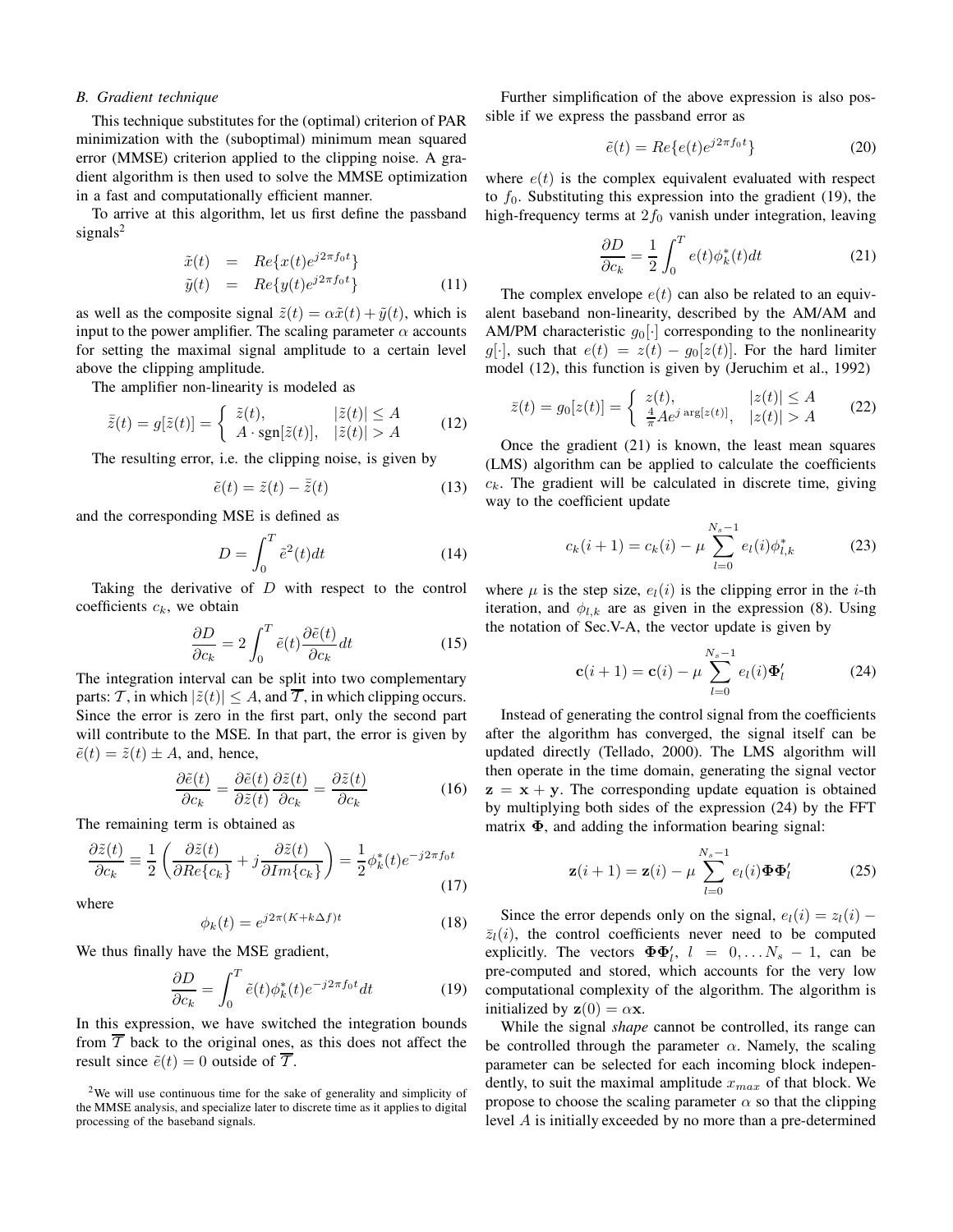amount  $\Delta$ . In other words, the scaling parameter is set for each new block as

$$
\alpha = \begin{cases} \Delta \cdot A / x_{max}, & x_{max} > \Delta \cdot A \\ 1, & x_{max} \leq \Delta \cdot A \end{cases}
$$
 (26)

The impact of the threshold  $\Delta$  on the convergence time and on the PAR reduction was studied through simulation, whose results will be discussed in Sec.VI.

The algorithm is summarized below.

**Preparation:** These steps only need to be executed once.

- Select a desired threshold  $\Delta$ .
- Choose the set of inserted tones  $K_c$ .
- Compute and store the kernel vectors  $\Phi \Phi'_{l}$  for all  $l =$  $0, \ldots, N_s - 1.$

• Specify the maximum number of algorithm iterations, I.

Run time: These steps are executed for each OFDM block that exceeds the clipping level.

- Set the iteration index to  $i = 0$ .
- Find  $x_{max} = max_{l=0,...N_s-1} \{|x_l|\}$ , and set the scaling parameter  $\alpha = \Delta \cdot A/x_{max}$ . Set  $\mathbf{z}(0) = \alpha \mathbf{x}$ .
- Set  $e(0)$  to an arbitrary non-zero value.
- While  $i < I$  or  $||e(i)||^2 > 0$ :
	- Apply the clipping rule (22) to  $z(i)$  to obtain  $\bar{z}(i)$ .
	- Compute the error vector  $e(i) = z(i) \bar{z}(i)$ .
	- Compute  $z(i + 1)$  according to (25).
	- Increment the iteration counter.
- Generate the samples of the modulated signal  $\tilde{z}(t)$  =  $Re\{z(t)e^{j2\pi f_0 t}\}\$ , and pass them on to the D/A converter. Note that this process may involve upsampling of the elements  $z_l$  of the vector **z** obtained from the previous step, so that sufficient sampling frequency is ensured for the passband digital signal, which is fed to the D/A converter and from there on to the amplifier and transducer.

The LMS convergence time, nominally  $20N_s$  iterations, amounts to  $80 \cdot K$  iterations with the oversampling ratio of 4. These iterations need to be completed within the duration of one block,  $T = K/B$ , in order for a real time implementation to be possible. If we take as an example a 160 MHz processor, this will be possible so long as  $160 \text{ MHz}/80B = 2/B[\text{MHz}]$  is greater than the number of instructions required per iteration. As we shall see from the simulation results, it suffices to perform only a few iterations if the initial conditions are chosen carefully, which can be accomplished through a proper selection of the threshold  $\Delta$ .

# C. Random insertion

In this technique, the out-of-band tones are generated from a finite modulation alphabet, which can be the same as that of the information-bearing signal, or different. Thus, there is a finite number of possible selections for the control sequence, but this number may be large  $(M^{K_c}$  for the modulation level M), making it impractical to conduct an exhaustive search.

Instead of performing a systematic search, the selection is made from a finite set of randomly generated control sequences. The search for the best sequence is conducted until a certain improvement in the PAR is reached, or until a predetermined number of trials have been exhausted (after which the best candidate sequence is retained).

Random tone insertion aims to reduce the implementation complexity by sacrificing some improvement in the PAR reduction capability. This technique is similar to interleaving (Jayalath and Tellambura, 2000) in that the transmitter only needs a random generator for the out-of-band tones and a module that computes the PAR. Note, however, that the two techniques are conceptually different, and can even be combined.

Two specific questions are to be addressed with this technique. The first question refers to the size of the control sequence alphabet. The larger the alphabet, the better the PAR reduction (the optimal solution described in Sec.V-A can in fact be regarded as a modulation with an infinite constellation size). However, an increase in the modulation alphabet implies a greater number of candidate sequences, which complicates the search. The second question refers to the number of trials needed to achieve a certain performance. Obviously, the more trials, the better, but we would like to know how much can the performance be improved with a relatively small number of trials, suitable for a practical implementation. These questions will be addresses in the following section.

## VI. SIMULATIONS RESULTS

A simulation analysis was conducted for an OFDM signal with 512 carriers employing QPSK in the 8-28 kHz band. A total of 10,000 randomly generated OFDM blocks were used to assess the performance of the proposed techniques. The results are contrasted with the original signals' statistics (no PAR reduction method employed) and the optimal case, which was evaluated according to the principles of Sec.V-A.

## A. Control bandwidth allocation

The out-of-band tones can be placed either below or above the useful bandwidth, and the question is which is better. Fig. 3 shows the system performance under different allocation policies. Indicated in the figure is the bandwidth occupied by the control signal consisting of 64 tones. Clearly, allocating the control signal above the useful bandwidth results in a better performance. Note that such a placement is also advantageous from the viewpoint of radiated out-of-band acoustic power, since higher frequencies attenuate faster with distance. The control tones are best placed as close as possible to the upper edge of the data bandwidth.

## B. Number of control tones

Given the control signal placement at the upper edge of the useful bandwidth, we now want to determine the minimum number of control tones needed to ensure a certain PAR reduction. Note that there is a trade-off here, as more tones enable better control of the peak power, but increase the overall average power. The relationship between the number of control tones and the achievable improvement is depicted in Fig. 4.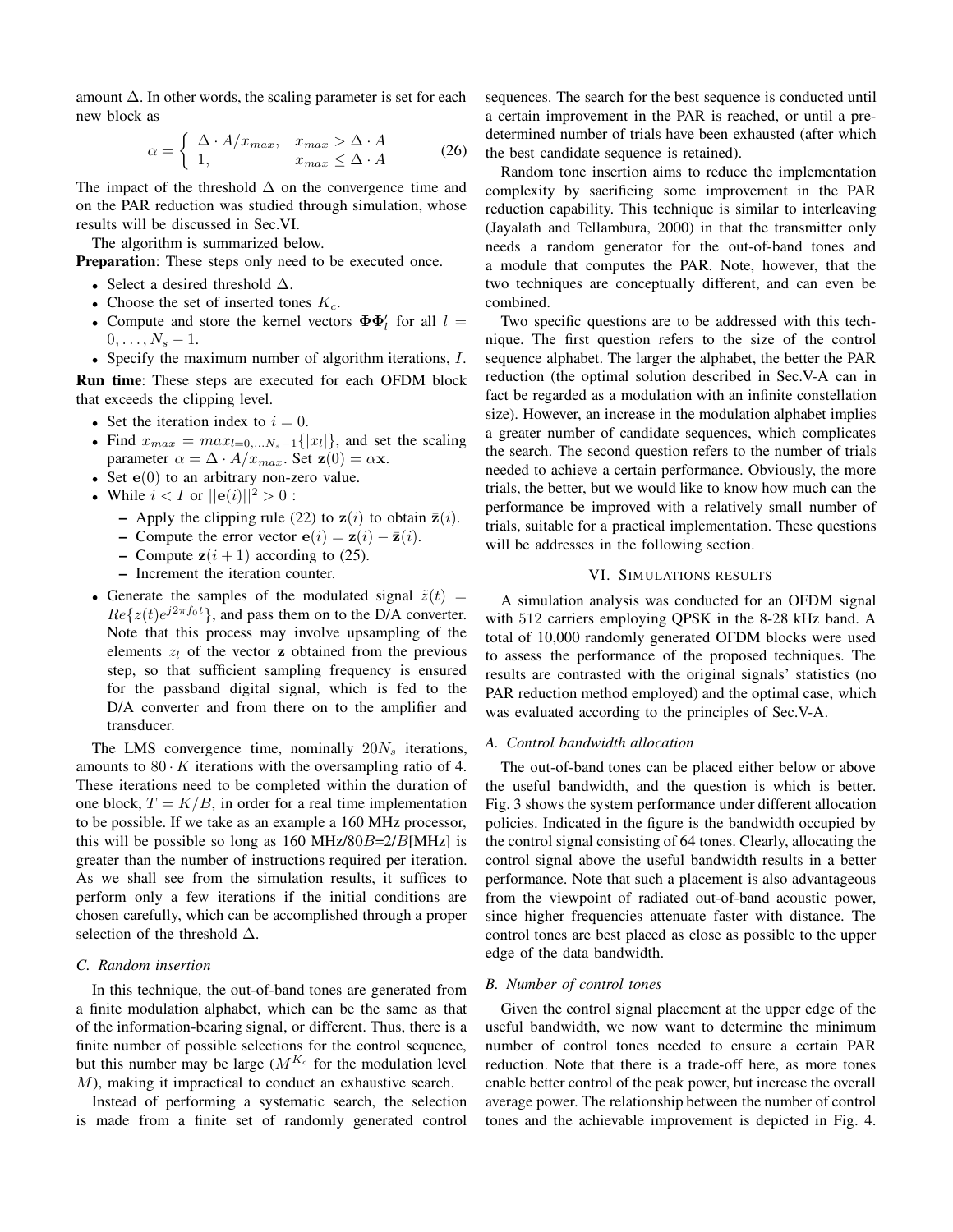

Fig. 3. CCDF of the PAR when control tones are inserted above the useful bandwidth (solid) and below the useful bandwidth (dashed). Legend indicates the bandwidth occupied by the control signal.

The average achievable improvement is defined as the average PAR reduction achieved using the optimal control signal. This result quantifies the effect of diminishing returns that takes place as the number of control tones is increased. More importantly, it demonstrates that an improvement of several dB is available from the OTI technique with a reasonably small number of control tones.



Fig. 4. PAR improvement vs. the number of out-of-band tones.

In what follows, we address the performance of practical OTI techniques, namely the gradient technique and the random insertion technique.

### C. OTI–Gradient technique

The gradient algorithm described in Sec.V-B was applied to each incoming data block, scaled in accordance with a prespecified threshold  $\Delta$ . The step size was set to  $\mu = 2/K$ , and the threshold  $\Delta$  was set to 4 dB. This value of the threshold was chosen through a preliminary analysis, whose results are shown in Fig. 5. This figure shows the average PAR reduction as a function of the threshold  $\Delta$ . Clearly, there exists an optimal value of  $\Delta$  for which the PAR improvement is maximized.



Fig. 5. Average PAR reduction as a function of the threshold  $\Delta$ .

Fig. 6 shows the performance of the gradient technique, obtained after a varying number of LMS iterations. The PAR reduction achieved after the first few iterations is outstanding, with diminishing improvement thereafter. For example, a 2.5 dB reduction is obtained after only three iterations when the original PAR is 13 dB.

Performance of the gradient technique is further illustrated in Fig.7, which shows the normalized MSE, i.e. the variance of the clipping error obtained after a given number of iterations, averaged over all data blocks. These results demonstrate that a considerable improvement is available from the OTI technique at a very low computational cost.

#### D. OTI–Random insertion

Fig. 8 shows the results obtained using the random insertion technique described in Sec.V-C. The maximal number of trials (randomly generated control sequences) is set to 100, and the modulation method (alphabet size) used for the control signal is varied. The data sequence is modulated using QPSK. Interestingly, there is not much to be gained by increasing the modulation level from 2 to 16. This fact justifies the use of simple control sequences, such as BPSK or QPSK. We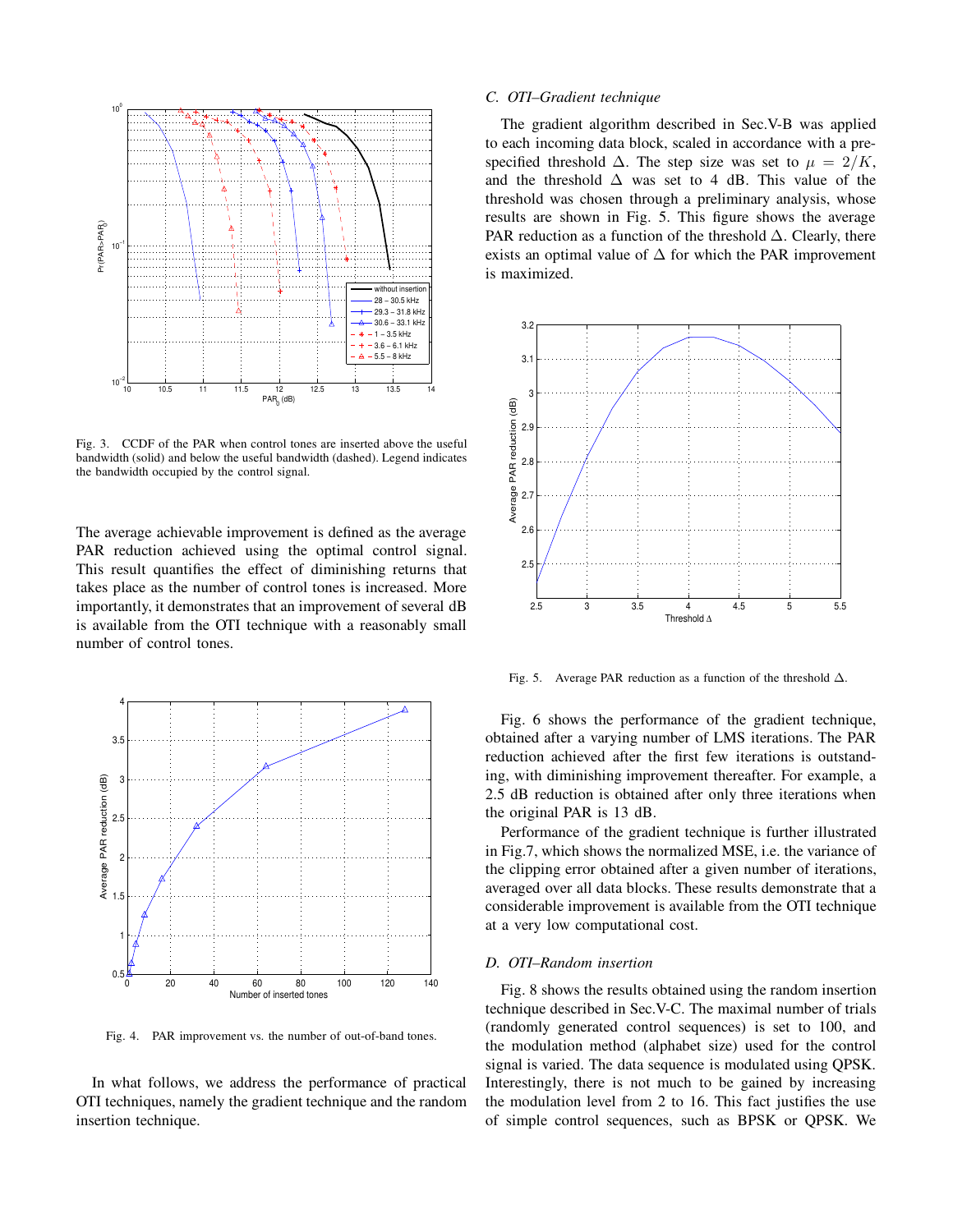

Fig. 6. CCDF of the PAR resulting from the gradient technique after a varying number of iterations.



Fig. 7. Normalized MSE of the gradient technique.

also note that the overall PAR reduction is comparable to that obtained using the gradient technique.

The question of the number of trials needed to achieve a certain performance is addressed in Fig.9. Similarly as with the number of iterations in the gradient technique, we observe an effect of diminishing returns with the number of trials. However, the results are somewhat less encouraging, since at least a few tens of trials are needed to achieve a substantial improvement. At a (hypothetical) 1000 trials, the performance deviates from the optimal by about 0.75 dB. In comparison, the gradient technique achieves this in about ten iterations.



Fig. 8. CCDF of the PAR resulting from random insertion technique. The data sequence is modulated using QPSK, and the number of trials is limited to 100.



Fig. 9. CCDF of the PAR resulting from random insertion technique with a varying number of trials. The data and the control sequence are modulated using QPSK.

## VII. CONCLUSIONS

Out-of-band tone insertion is proposed as a PAR reduction technique for underwater acoustic OFDM systems. A set of tones is inserted outside of the nominal signal bandwidth prior to D/A conversion. The control tones are digitally optimized to provide PAR reduction before the signal is D/A converted and fed to the (nonlinear) power amplifier. The tones are subsequently removed by the transducer which acts as a filer, or by explicit filtering. The main advantage of this technique is that PAR improvement comes at no reduction in the data